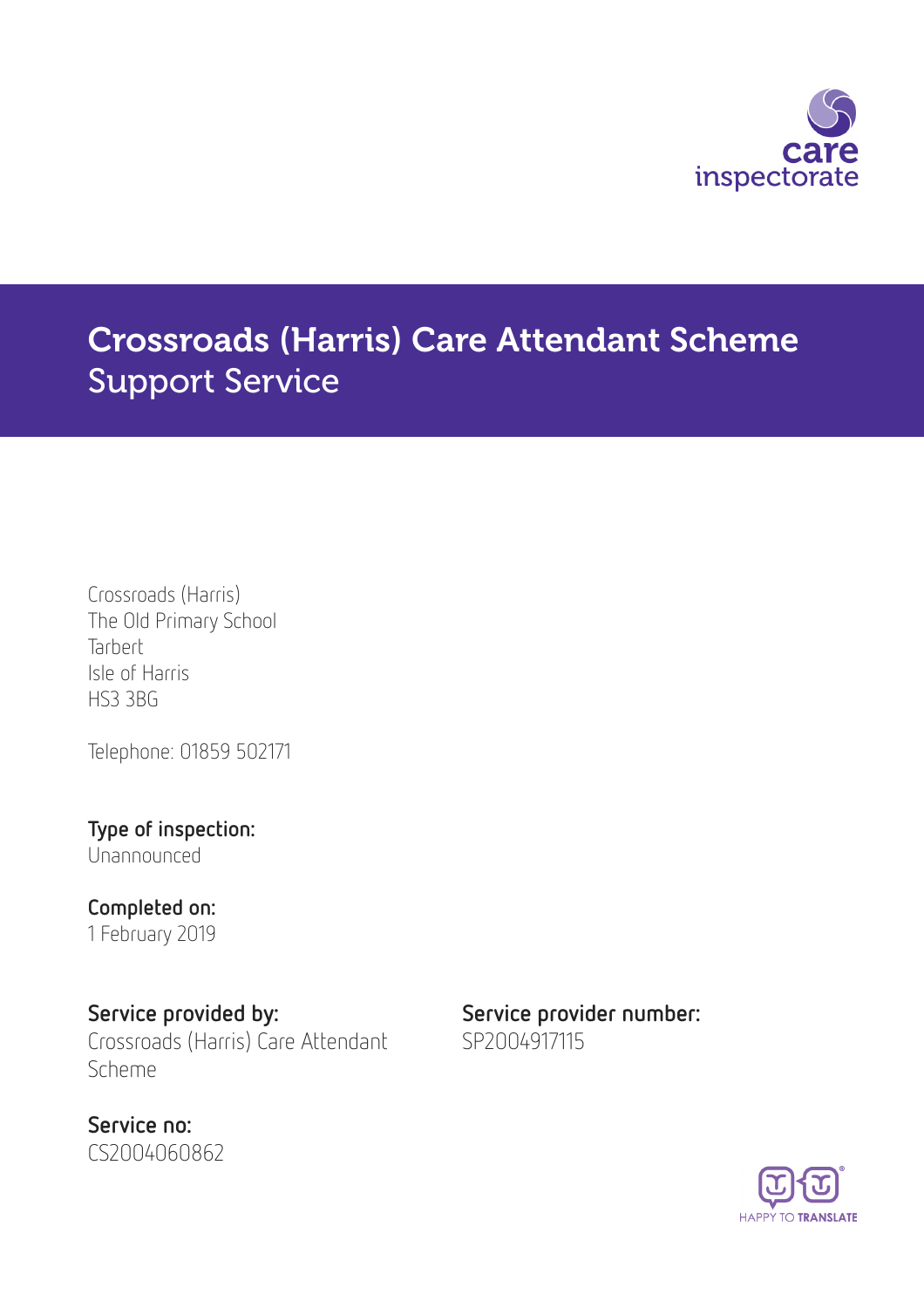### About the service

Crossroads (Harris) Care Attendant Scheme registered with the Care Inspectorate on 1 April 2011. The service has however been operating since 1985.

The service is a charity loosely affiliated to the national Crossroads organisation. They provide care at home which supports carers, or individuals living alone, by offering a flexible service that responds to each person's needs. The service aims to provide support that 'enables people to be cared for in their own homes for as long as possible' and 'which enhances their quality of life'.

This service does not operate from a staffed office. The registered manager, works in a voluntary capacity, works from home but has the option to use an office in the council offices in Tarbert, where service documents are securely stored, when this is required.

#### What people told us

We obtained the views of people using the service, or their family carers, mainly through Care Standard Questionnaires (CSQs) submitted to us before the inspection. We were also able to speak with one person who received a Crossroads service, and with one relative. It was very clear to us that people were overwhelmingly positive about all aspects of the service. Comments received were:

'Very happy with the service provided. Both carers are very professional and respect me and also support me with my needs'.

'I look forward to seeing Crossroads staff each day and hearing all their news. I really enjoy their company and nothing is ever too much trouble for them. They are all so friendly, helpful and patient and I am so grateful for the help they provide me with. I would be really lost without them'.

'Crossroads have been a lifeline for our family since my relative's health deteriorated last year. They have enabled us to be able to continue to care for her .......... the staff are so friendly and dependable and we know she is in safe hands. She looks forward to them coming and their chats stimulate her, and help keep her mind active and alert. We did not appreciate the great work Crossroads did in the community until we experienced it first hand'.

'This service is second to none'.

'Crossroad Harris is the best, always there when you need them'.

'Client very happy with both carers, very discreet and professional. A pleasure to have and look forward to them every morning'.

'Excellent service'.

#### Self assessment

The service was not asked to submit a self assessment this year. We looked at their own service aims and objectives, which clearly demonstrated how they were monitoring the quality of their service provision. It was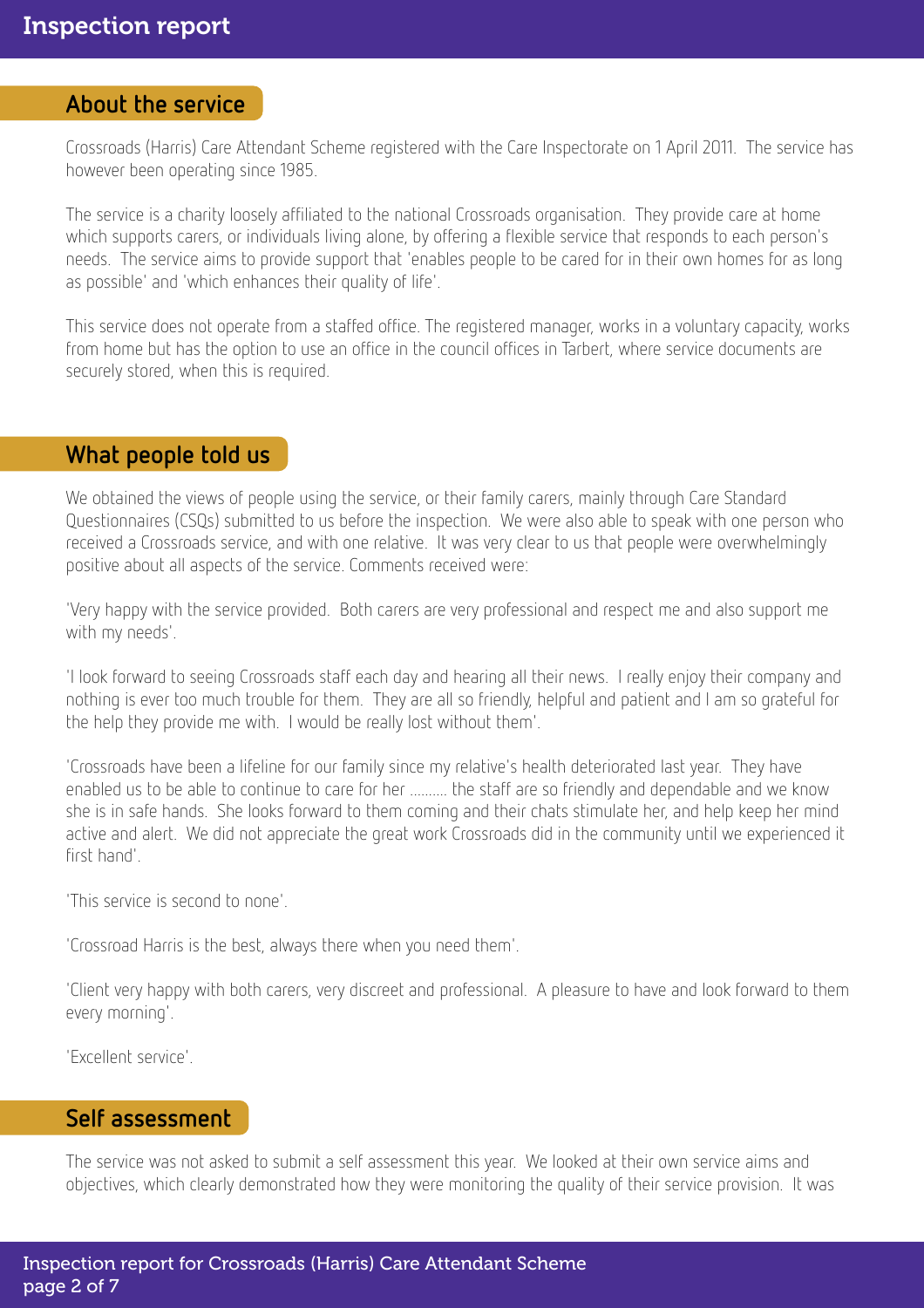also evident that the service continually evaluated whether their provision could be developed or improved so as to meet expressed or unmet needs in the local area.

## From this inspection we graded this service as:

| Quality of care and support          | 6 - Excellent |
|--------------------------------------|---------------|
| <b>Quality of staffing</b>           | not assessed  |
| Quality of management and leadership | 6 - Excellent |

# What the service does well

This service continues to provide excellent care and support to the people who use it. We concluded that the service being provided, and the service management and leadership, was of an excellent standard. This service has an excellent grading history and it was clear that it remains a very well-regarded, and much valued support service, in the Isle of Harris.

This service provided a flexible core support service to people who live in some very remote and rural areas. This might involve regularly stepping into the role of the family carer for a few hours on a regular basis to enable some respite from caring responsibilities. Feedback from people told us that this was a much appreciated aspect of the service which made a big difference to the carers experience in sustaining their role.

The service also provided support to people living alone. This involved providing; companionship, practical supports, stimulation and opportunities to socialise such as the option to go shopping, or enjoy a lunch or coffee in a local café. Support was also offered to enable people to access other local facilities, for example day care, or to attend hospital appointments, where assistance and additional needs made this assistance necessary. We heard that this flexibility genuinely supported people to continue living in their own home for as long as was, for them, possible.

Additionally, and working in conjunction with local health colleagues, the service can provide a night care service in a crisis situation, when short-term support would prevent hospital or care home admission. The service also work, when their own staffing resources allow, in conjunction, and on behalf of, the local authority to deliver home care which the local authority cannot provide, but which is deemed urgent. We observed that there was a responsive approach to responding to requests for support quickly and with compassion.

This service is staffed by a very experienced and stable team. On-going learning needs were seen to be met through a planned programme of on going training, with regular updates on core topics to refresh skills and knowledge. Robust induction, which was reflective of individual skills and experience, was routinely provided for new staff.

Staff spoken with were clearly enthusiastic about their role. It was very clear that individual staff were committed to providing a service which was consistent, reliable, and provided support according to individual needs. Staff described the support they provided in a manner which was underpinned by core values such as upholding preferences, enabling people to maintain skills and respecting dignity and privacy.

Support was generally provided to individuals by the same staff members, which facilitated continuity of care, and the opportunity for professional and friendly relationships to develop. There was a thoughtful approach towards allocating staff to supported people taking into account of a range of factors in addition to practical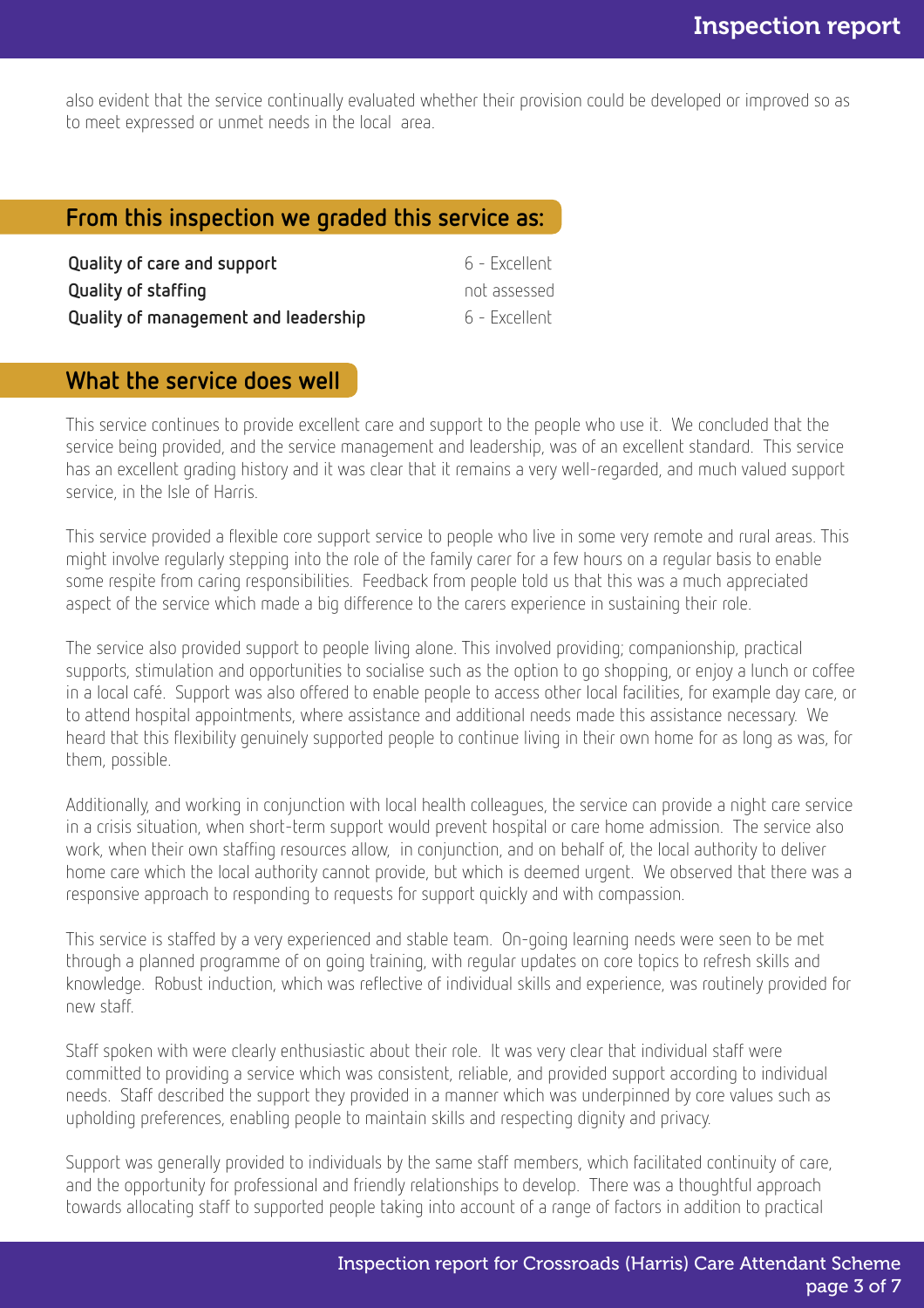considerations. The service had a positive culture of supporting colleagues through supervision, informally, and within scheduled staff meetings. Easy access to management support for advice and guidance was highly valued by the team.

Up-to-date care plans were found to contain information which would provide the necessary guidance to staff as to the support that they should provide. There was a well organised approach to ensuring that regular reviews took place so that people had on-going opportunities to give feedback as to whether the support being provided continued to meet their needs. It was also evident that the manager was current with any changes being experienced by people receiving their support, and was accessible and approachable to discuss any potential changes.

In summary; we found the service to be well organised in all regards, and to be fully focussed on people's experiences and their outcomes. The service show a real flexibility in offering a range of different supports to its community. We concluded that excellent levels of care and support were experienced by those using the service, and that this was coordinated by a management team who were committed to continuous improvement. This gave us confidence that the high standard of service provision would continue to be maintained.

#### What the service could do better

This service was evaluated as being excellent. While continuing to deliver responsive care and support, the service should also continue to review their service development plans, with a view to ensuring on-going service progression.

There has been a change as to how the service is affiliated to the national Crossroads organisation which means that they will no longer be subject to their organisational audits. The service provider should continue to check whether their remaining quality assurance processes are sufficient to maintaining their current excellent standards and monitoring of their provision.

## Requirements

Number of requirements: 0

#### Recommendations

Number of recommendations: 0

#### **Complaints**

There have been no complaints upheld since the last inspection. Details of any older upheld complaints are published at [www.careinspectorate.com.](http://www.careinspectorate.com)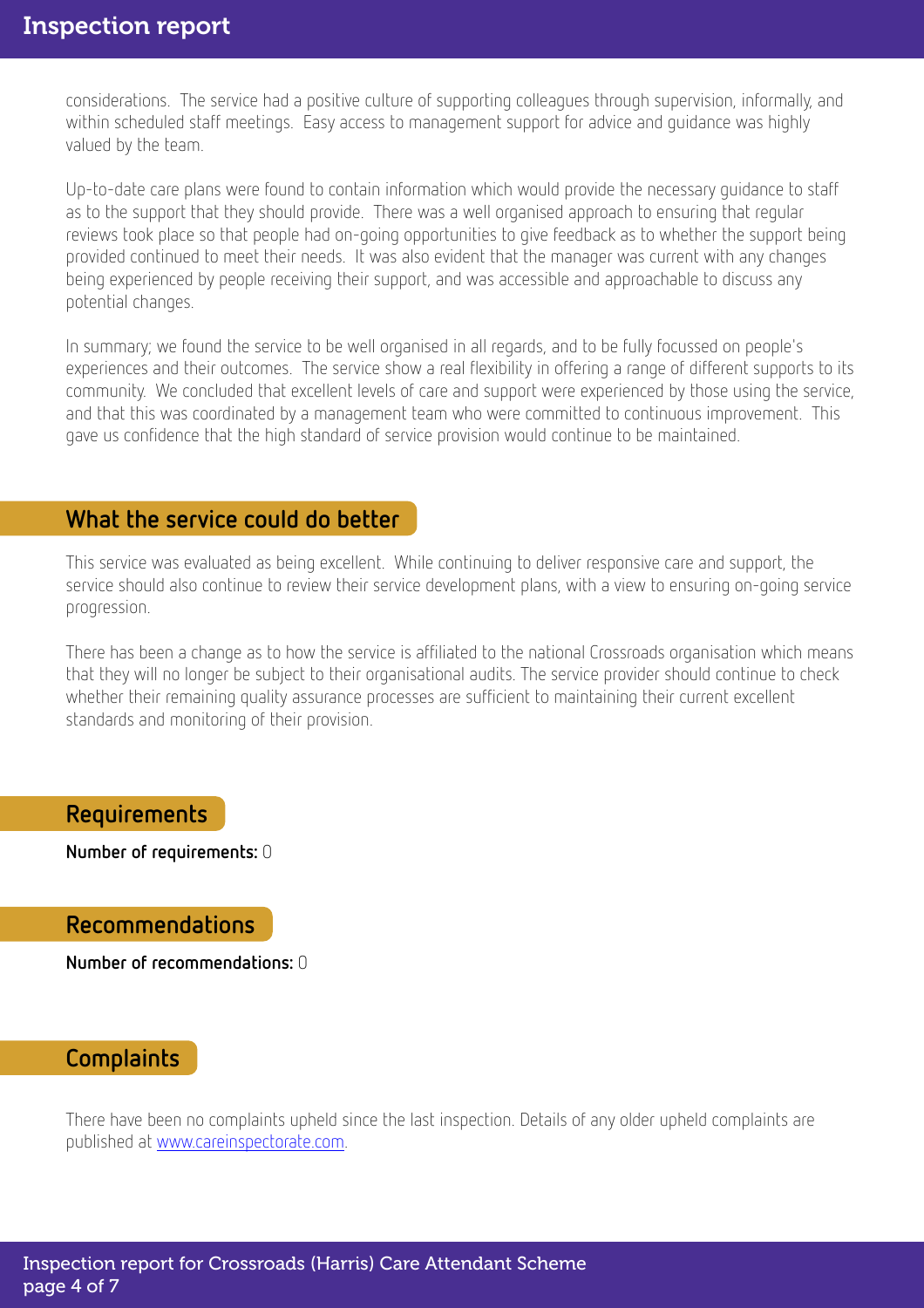What the service has done to meet any requirements we made at or since the last inspection

## Previous requirements

There are no outstanding requirements.

## What the service has done to meet any recommendations we made at or since the last inspection

## Previous recommendations

There are no outstanding recommendations.

## Inspection and grading history

| <b>Date</b> | <b>Type</b>                 | Gradings                                                                 |                                                                 |
|-------------|-----------------------------|--------------------------------------------------------------------------|-----------------------------------------------------------------|
| 1 Feb 2018  | Announced (short<br>notice) | Care and support<br>Environment<br>Staffing<br>Management and leadership | 6 - Excellent<br>Not assessed<br>6 - Excellent<br>6 - Excellent |
| 3 Mar 2017  | Announced (short<br>notice) | Care and support<br>Environment<br>Staffing<br>Management and leadership | 6 - Excellent<br>Not assessed<br>6 - Excellent<br>6 - Excellent |
| 27 Jan 2016 | Announced (short<br>notice) | Care and support<br>Environment<br>Staffing<br>Management and leadership | 6 - Excellent<br>Not assessed<br>6 - Excellent<br>6 - Excellent |
| 23 Jan 2015 | Announced (short<br>notice) | Care and support<br>Environment<br>Staffing                              | 6 - Excellent<br>Not assessed<br>6 - Excellent                  |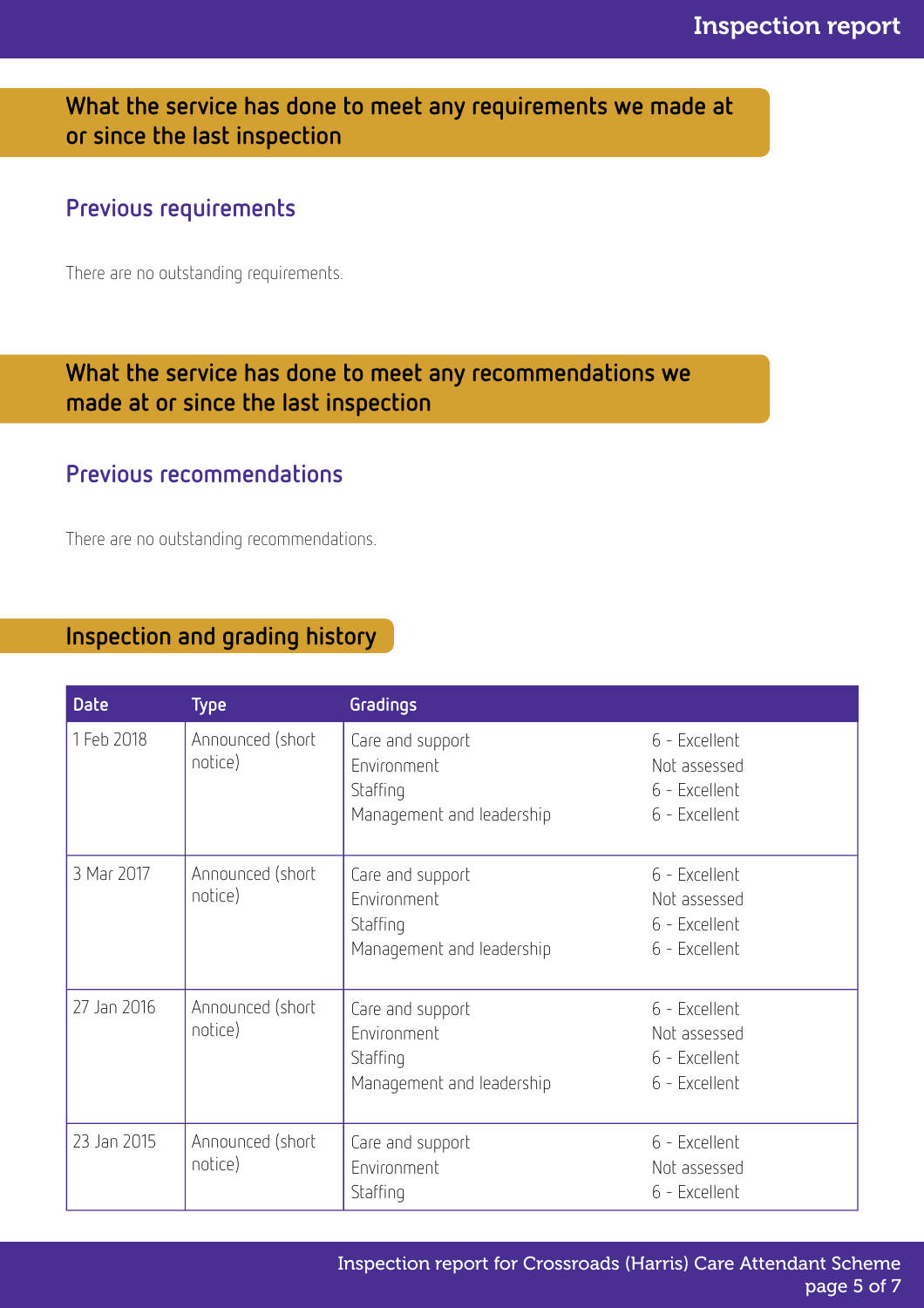# Inspection report

| <b>Date</b> | <b>Type</b>                 | Gradings                                                                 |                                                                 |
|-------------|-----------------------------|--------------------------------------------------------------------------|-----------------------------------------------------------------|
|             |                             | Management and leadership                                                | 6 - Excellent                                                   |
| 30 Jan 2014 | Announced (short<br>notice) | Care and support<br>Environment<br>Staffing<br>Management and leadership | 6 - Excellent<br>Not assessed<br>6 - Excellent<br>6 - Excellent |
| 14 Feb 2013 | Announced (short<br>notice) | Care and support<br>Environment<br>Staffing<br>Management and leadership | 6 - Excellent<br>Not assessed<br>5 - Very good<br>6 - Excellent |
| 27 Oct 2010 | Announced                   | Care and support<br>Environment<br>Staffing<br>Management and leadership | 6 - Excellent<br>Not assessed<br>Not assessed<br>6 - Excellent  |
| 2 Dec 2009  | Announced                   | Care and support<br>Environment<br>Staffing<br>Management and leadership | 6 - Excellent<br>Not assessed<br>6 - Excellent<br>Not assessed  |
| 15 Jan 2009 | Announced                   | Care and support<br>Environment<br>Staffing<br>Management and leadership | 6 - Excellent<br>Not assessed<br>6 - Excellent<br>6 - Excellent |